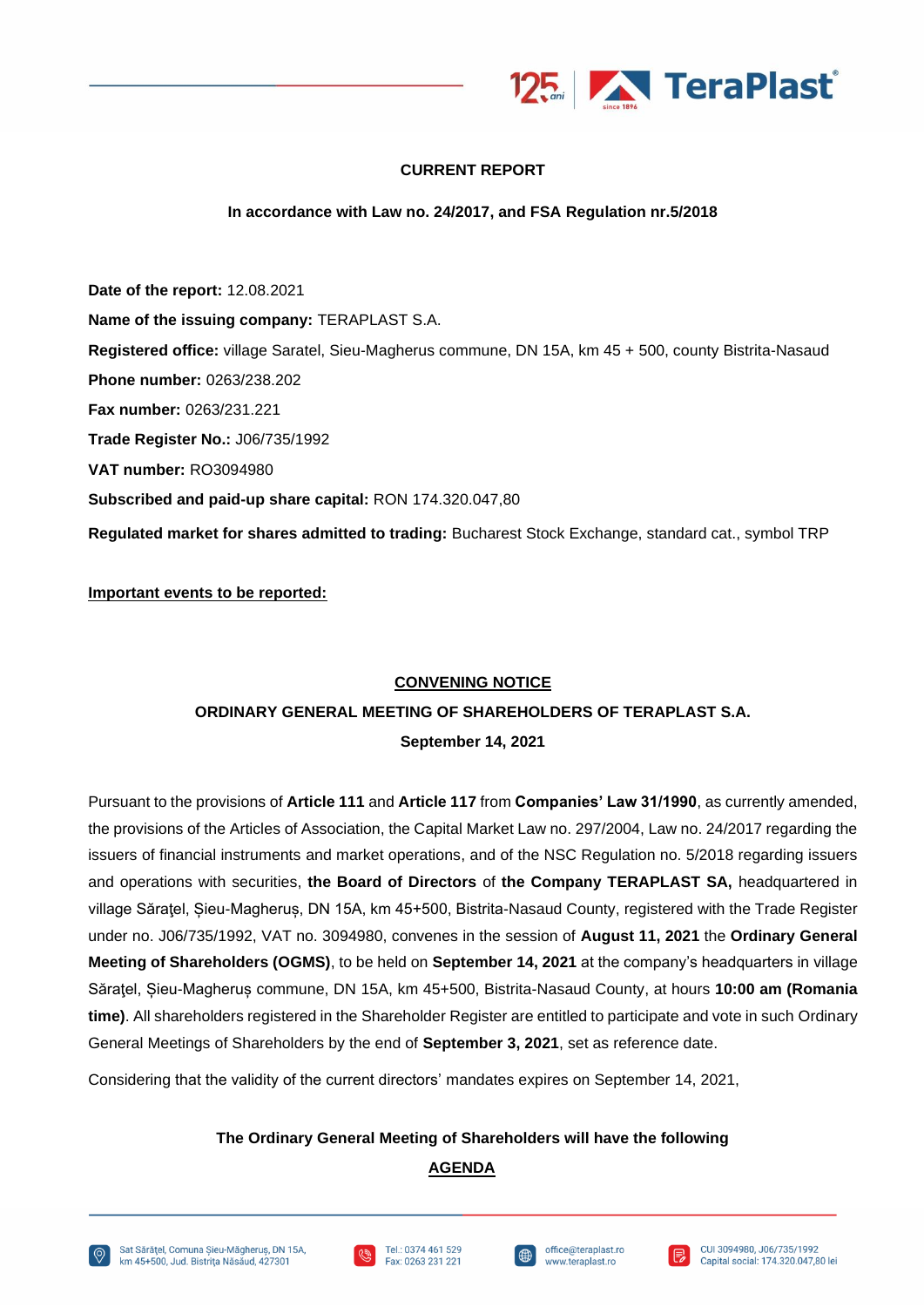

- 1. The election of the members of Company's Board of Directors.
- 2. The establishing of the validity of the mandate of the members of the Board of Directors, starting with September 14, 2021. The Board of Directors proposes that mandate length will be 1(one) year.
- 3. Mandating Mr. Alexandru Stânean and Mrs. Maria-Ioana Birta to negotiate and either to sign the Director Agreements with the directors, on behalf of the Company.
- 4. Appointing the Chairman of the Ordinary General Meeting of Teraplast S.A.'s Shareholders to sign the OGM Resolution, in the name and on behalf of all the attending shareholders.
- 5. Appointing the Company's legal counsel, Mrs. Kinga Vaida, to fulfil all the formalities concerning the registration of the OGM Resolution with the Trade Register Office attached to Bistrita-Nasaud Court and its publication in the Official Gazette of Romania, Part IV.

**Considering the Romanian public authorities' latest recommendations in relation to prevention / limitation of the spread of COVID-19, Teraplast strongly recommends to its shareholders, to the extent possible:**

➢ **to access the supporting materials for OGMS and EGMS in electronic format, available on the company's website, rather than in hardcopy at the Correspondence Entry;**

➢ **to vote by correspondence by using the ballot paper for the vote by correspondence;**

➢ **to use, as communication means, the e-mail having attached an extended electronic signature, rather than the mail or courier at the Correspondence Entry, when submitting (i) proposals with respect to adding new items on the OGMS/EGMS agenda, (ii) draft resolutions, (iii) written questions before OGMS/EGMS, (iv) the powers of attorney for representation in the OGMS/EGMS or (v) the Voting Bulletins for voting by correspondence.**

(1) One or more shareholders jointly or severally representing at least 5% of the share capital, have the right (i) to introduce items on the General Meeting of Shareholders' agenda, provided that each item is accompanied by an explanation or a decision draft submitted for adoption to the General Meeting of Shareholders; (ii) to submit decision drafts for the items included or suggested to be included on the General Meeting's agenda.

(2) Any of the rights stipulated in paragraph (1) above may only be exercised in written, and the documents shall be submitted in a closed envelope at the company's headquarter, or sent by any type of mail or fast delivery with acknowledgment of receipt, the envelope bearing a clear note written in capital letters "FOR THE ORDINARY GENERAL MEETING OF SHAREHOLDERS OF 14/15.09.2021", or sent by messenger delivery or electronic means, with the extended electronic signature included according to Law 455/2001 on the electronic signature, at the following e-mail [secretariatCA@teraplast.ro,](mailto:secretariatCA@teraplast.ro) mentioning at subject: "FOR THE ORDINARY GENERAL MEETING OF SHAREHOLDERS OF 14/15.09.2021".

(3) The shareholders can exercise the rights stipulated in paragraph (1) letters (i) and (ii) within maximum 15 calendar days following the date of publication of this convening notice, namely no later than **August 28, 2021**





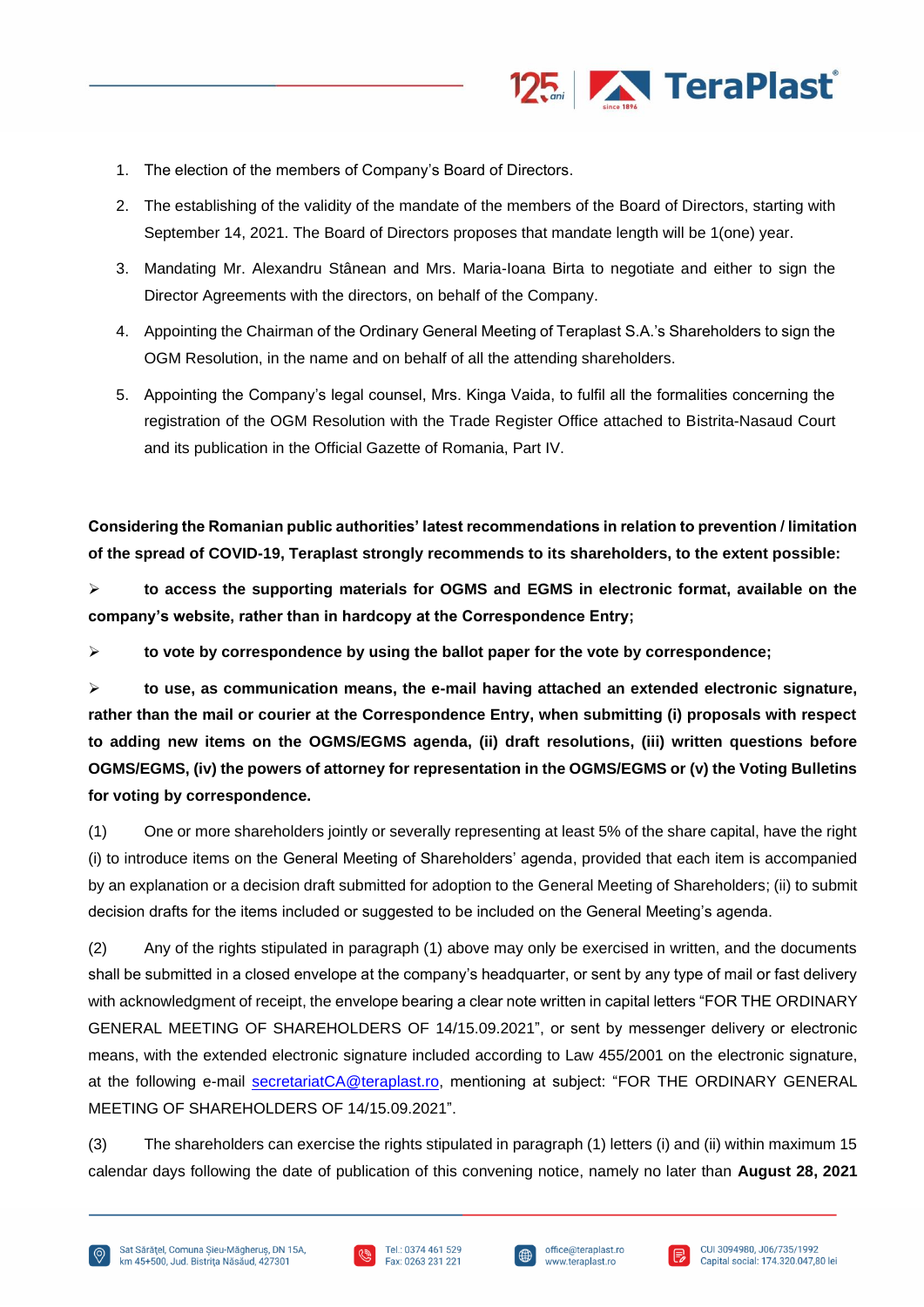

**inclusively.** Each shareholder shall be entitled to address questions regarding the items on the General Meeting's agenda, and the company shall reply to the shareholders' questions during such meeting. The questions shall be submitted in a closed envelope at the company's headquarter, or sent by any type of mail or fast delivery with acknowledgment of receipt, the envelope bearing a clear note written in capital letters "FOR THE ORDINARY GENERAL MEETING OF SHAREHOLDERS OF 14/15.09.2021", or sent by messenger delivery or electronic means, with the extended electronic signature included according to Law 455/2001 on the electronic signature, at the following e-mail [secretariatCA@teraplast.ro,](mailto:secretariatCA@teraplast.ro) mentioning at subject: "FOR THE ORDINARY GENERAL MEETING OF SHAREHOLDERS OF 14/15.09.2021", on or **September 13, 2021 inclusively**.

The shareholders can participate in person or they can be represented in the Ordinary General Meetings of Shareholders either by their legal representatives or by other agents authorised by a special power of attorney or a general power of attorney, as provided by Article 92 paragraph (10) of Law 24/2017 on the issuers of financial instruments and market operations.

Shareholders' access shall be permitted upon proof of their identity, consisting in case of shareholders, who are natural persons, of their ID card or, in case of legal entities, legal representative.

Shareholders can appoint a representative by a general power of attorney (authorisation) valid for no more than three years, authorising the appointed representative to vote in any matter subject to discussions of the Ordinary General Meetings of Shareholders, provided such power of attorney (authorisation) be given by the shareholder, as customer, to an intermediary defined as per Article 2 paragraph (1) item 20 of Law 24/2017 on the issuers of financial instruments and market operations, or to a lawyer.

The shareholders cannot be represented in the Ordinary General Meeting of Shareholders based on a general power of attorney (authorisation) by a person subject to a conflict of interests, pursuant to Article 92 paragraph (15) of Law 24/2017 on the issuers of financial instruments and market operations.

General powers of attorney (authorisations) should be submitted to the Company Record Office or sent by any type of mail or courier with acknowledgement of receipt, 48 hours before the general meeting, namely no later than **September 12, 2021**, hours 10:00 am (Romania time), respectively, in copy, including the mention "Certified to be a true copy of the original" signed by the representative. The powers of attorney can also be sent by e-mail with the extended electronic signature included according to Law 455/2001 on the electronic signature, at the following e-mail [secretariatCA@teraplast.ro,](mailto:secretariatCA@teraplast.ro) mentioning at subject: "FOR THE ORDINARY GENERAL MEETING OF SHAREHOLDERS OF 14/15.09.2021".

The quality of shareholder and, in case of shareholders, who are legal entities, or entities without legal personality, the quality of legal representative is ascertained based on the list of shareholders as of the reference date, received by the issuer from the Central Depository or, accordingly, in case of different reference dates, based on the following documents submitted to the issuer by the shareholder:

a) the statement of account certifying the quality of shareholder and the number of owned shares;





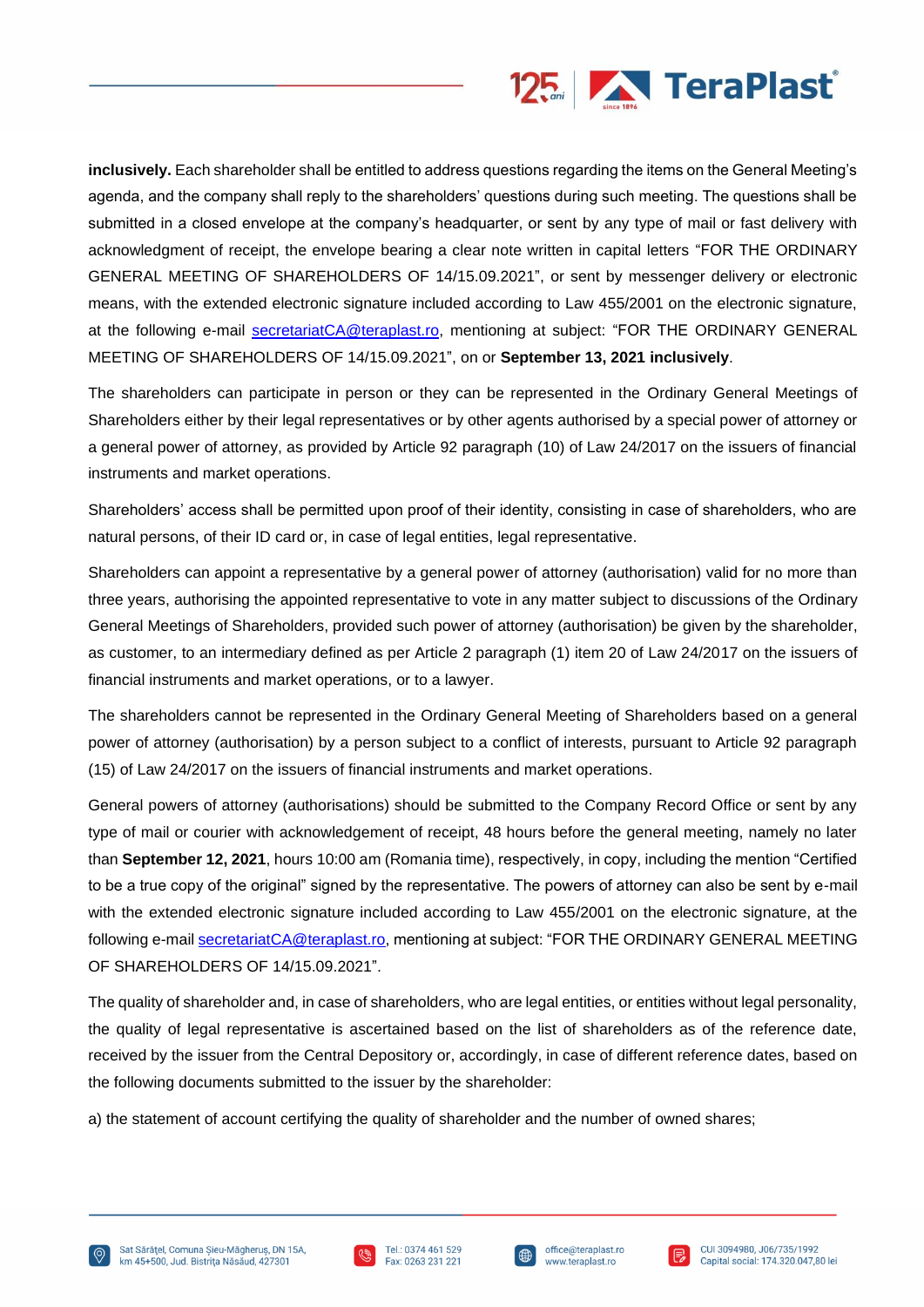

b) documents certifying that the details of the legal representative are recorded at the Central Depository/ participants concerned;

However, if the Shareholder did not inform the Central Depositary in a timely manner of its legal representative or if this information is not mentioned in the list of shareholders from the reference date received by the Company from the Central Depository, then the proof of the representative status will be with the Company Statement, or a certified copy of the original, issued by the Trade Registry or any other document, in original or in a copy conforming to the original, issued by a competent authority in the State in which the shareholder is legally registered, for the purpose of proving the existence of the legal person and the legal representative's name / quality, with a maximum of 1 month validity reported on the date of publication of the convocation of the general meeting.

The documents attesting the quality of legal representative elaborated in a foreign language other than English must be accompanied by a translation done into Romanian or English by a certified translator.

The identification criteria referred above shall be accordingly applied also in case the need arises to prove that the shareholder, suggesting for new items to be included in the General Meeting of Shareholders' agenda, or directing questions to the issuer related to the items included in the General Meeting of Shareholders' agenda, is a legal representative.

Pursuant to Article 200 paragraph (4) of the NSC Regulation no. 5/2018 of financial instruments and market operations issuers, a shareholder can appoint only one representative in a certain General Meeting. However, if a shareholder holds shares with a trading company in several security accounts, such restriction shall not prevent such shareholder to appoint separate representatives for the shares held in each security account, for a certain General Meeting. Such provision is not detrimental to the provisions of paragraph (6) of Article 200 of the NSC Regulation no. 5/2018.

Pursuant to Article 200 paragraph (5) of the NSC Regulation no. 5/2018, a shareholder can appoint by power of attorney one or several deputy representatives for a general meeting, in the event the representative appointed as per paragraph (4) above is unable to attend. Where several deputy representatives are appointed by power of attorney, the order in which they will act shall be established.

The shareholders can cast their votes for the items noted in the agenda by mail, and the vote application form, accurately filled out and signed, shall be sent in a sealed envelope to the company's headquarter, which should arrive at the company's headquarter no later than **September 12, 2021**, 10:00 am (Romania time), the envelope bearing a clear note written in capital letters "FOR THE ORDINARY GENERAL MEETING OF SHAREHOLDERS OF 14/15.09.2021". The voting bulletins can be sent by e-mail with the extended electronic signature included according to Law 455/2001 on the electronic signature, at the following e-mail [secretariatCA@teraplast.ro,](mailto:secretariatCA@teraplast.ro) mentioning at subject: "FOR THE ORDINARY GENERAL MEETING OF SHAREHOLDERS OF 14/15.09.2021".

A representative can cast his/her vote by mail only when such representative has received from the shareholder a special/general power of attorney which will be submitted to the issuer pursuant to Article 92 par. (14) of Law 24/2017 on the issuers of financial instruments and market operations.





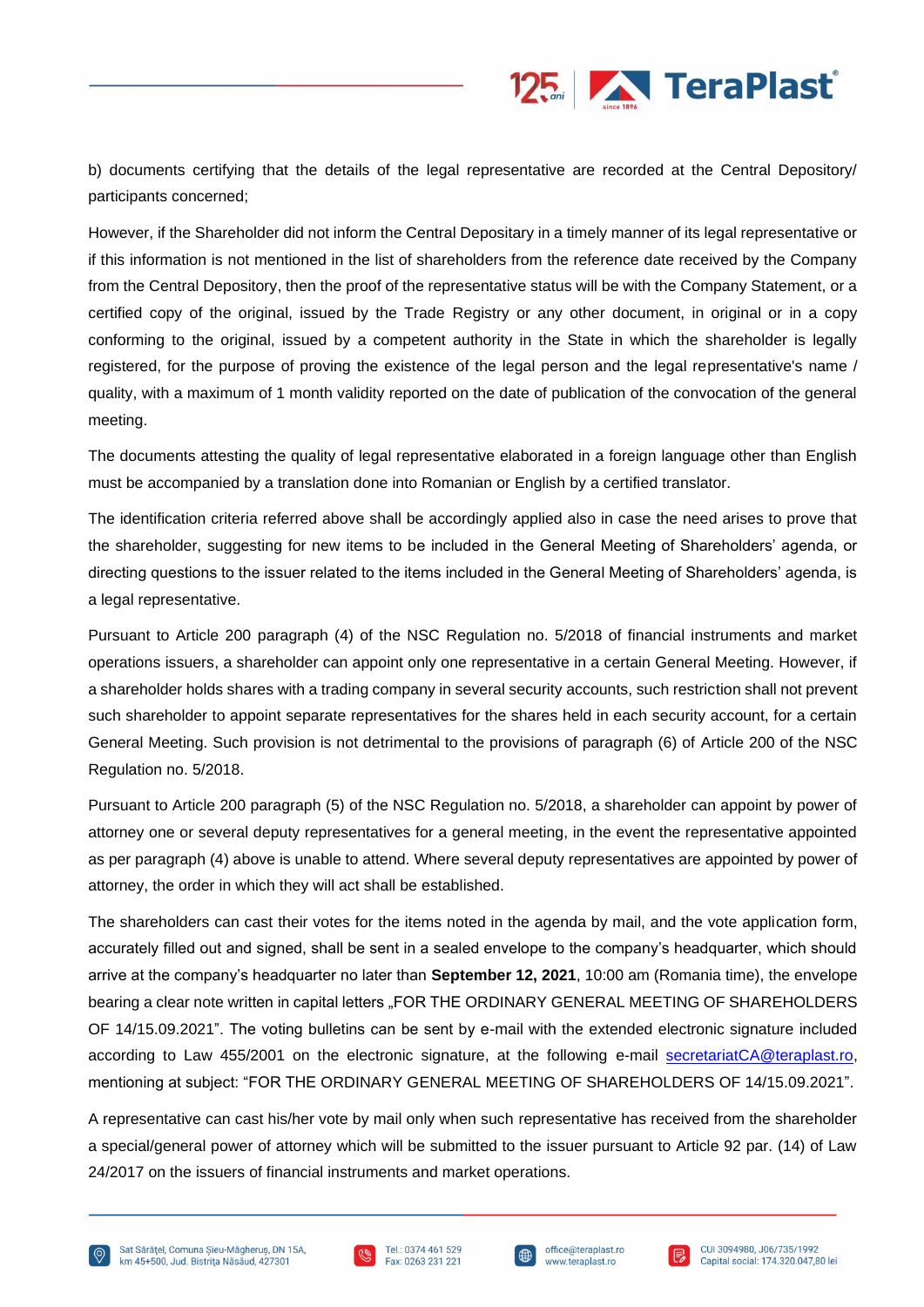

Special power of attorney forms to be used for voting by representative, as well as the forms to be used for voting by mail shall be made available for shareholders both in Romanian and in English, at the company's headquarter from **8:00 am to 4:30 pm** and on the company website: [www.teraplast.ro,](http://www.teraplast.ro/) heading "Investors", Section "General Meeting of Shareholders", starting with **August 13, 2021.**

The special powers of attorney and the voting bulletins by mail shall be submitted in Romanian or English originals at the company's headquarter, or sent by any type of mail or fast delivery with acknowledgment of receipt, not later than **September 12, 2021,** 10:00 am (Romania time), the envelope bearing a clear note written in capital letters " FOR THE ORDINARY GENERAL MEETING OF SHAREHOLDERS OF 14/15.09.2021", or can be sent by e-mail with the extended electronic signature included according to Law 455/2001 on the electronic signature, at the following e-mail [secretariatCA@teraplast.ro,](mailto:secretariatCA@teraplast.ro) mentioning at subject: "FOR THE ORDINARY GENERAL MEETING OF SHAREHOLDERS OF 14/15.09.2021".

One copy shall be handed over to the representative, one shall be kept by the company, and the third copy shall be kept by the shareholder.

When completing the special powers of attorney and the voting bulletins by mail, the possibility of completing the O.G.M.S. agenda by new items shall be considered. In such event, the updated special powers of attorney and updated ballots, both in Romanian and in English, can be obtained from the Company Record Office and the company's website [www.teraplast.ro,](http://www.teraplast.ro/) Heading "Investors", Section "General Meeting of Shareholders", as of the date of publishing the completed agenda.

In case the agenda is completed and the shareholders do not send updated special powers of attorney and/or ballots by mail, the special powers of attorney and/or voting bulletins by mail sent before completing the agenda shall be taken into account only for such items that are also found on the initial agenda.

The shareholders can appoint their representative by electronic means as well, notifying the electronic appointment on [secretariatCA@teraplast.ro,](mailto:secretariatCA@teraplast.ro) with the extended electronic signature included according to Law 455/2001 on the electronic signature.

Any informative documents and materials, and also the decision drafts related to the matters listed in the agenda of the General Meeting of Shareholders shall be made available to the shareholders both in Romanian and in English, at the company's headquarters, during business days, from **8 am to 4:30 pm,** and also on the company's website: [www.teraplast.ro,](http://www.teraplast.ro/) heading "Investors", Section "General Meeting of Shareholders", starting with **August 13, 2021.**

In the event the validity conditions are not met at the first call to convene, the next Ordinary General Meeting of Shareholders shall be convened for the date of **September 15, 2021,** the agenda, time and place being the same.

The list of information regarding name, city of residence and professional qualification of the proposed Directors will be available to shareholders, to be consulted and completed, at the company's headquarters, between 08:00 – 16:30 and on the company's webpage: [www.teraplast.ro,](http://www.teraplast.ro/) Category "Investors", Section "General Meeting of